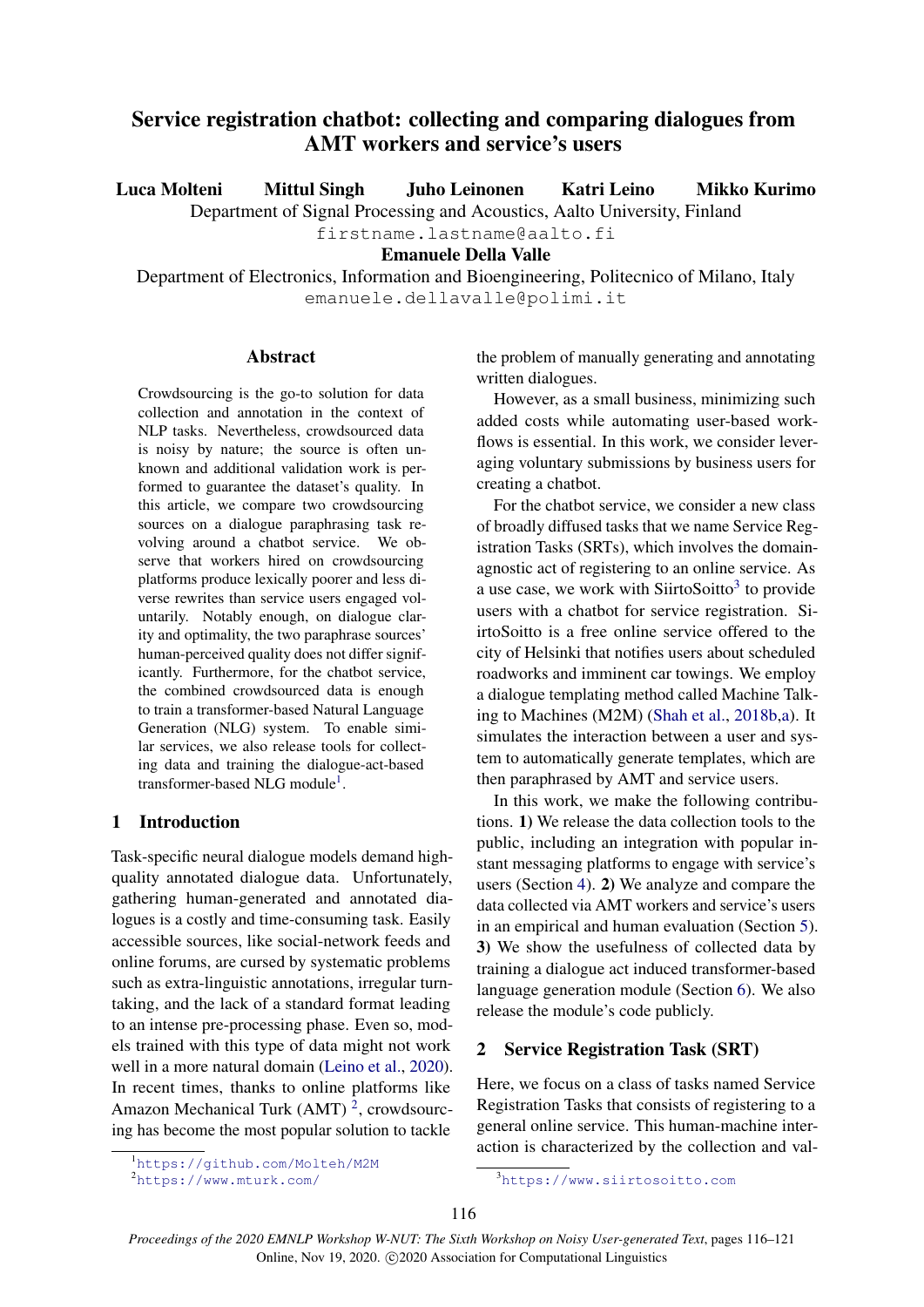idation of information and preferences from the user. As a specific instance of this class of tasks, we picked the use case of SiirtoSoitto, an online service that warns and notifies vehicle owners in the city of Helsinki about road maintenance and imminent towings.

# 3 Machines Talking to Machines (M2M)

For chatbot development, we employ the Machine Talking to Machines (M2M) framework [\(Shah](#page-5-0) [et al.,](#page-5-0) [2018b,](#page-5-0)[a\)](#page-5-1) to setup the annotated data collection. Conceived as being domain-independent, M2M generates dialogues centered on completing a specific task.

The M2M consists of four major steps. 1), the developer provides the task-specific knowledge used by the system. It can be seen as a collection of all the units of information exchanged during the dialogue. 2) Given a task specification, a simulated interaction of a user and the system generates sequences of dialogue acts exhaustively. The output sequences enclose the semantic content of the dialogue. The user is modeled as an agenda-based user simulator [\(Schatzmann et al.,](#page-4-1) [2007\)](#page-4-1) while the system is designed as a *Mealy* machine. This process is also called *self-play*, where a simulated user interacts with the system. A generated example is shown in the first row of Table [1.](#page-1-1) 3) Using the semantic parses, we can then build dialogue templates using a simple domain grammar. The templates are slightly unnatural computer-generated dialogue utterances paired with their semantic representation in the form of dialogue acts (second row of Table [1\)](#page-1-1). 4) Finally, the dialogue templates enter a paraphrasing phase where crowdsource workers provide natural and contextual rewrites of the machine-generated sentences (last row of Table [1\)](#page-1-1).

### <span id="page-1-0"></span>4 Applying M2M to SRT

Our SRT is characterized by exchanging information such as telephone numbers, license plates, areas of interest, and the acceptance of terms and conditions. These characteristics form the taskspecification used to initialize the M2M's first step. A dialogue scenario is sampled by assigning a valid or invalid value to each entity.

Through self-play, we can generate sequences of dialogue acts until the goal of registering is reached or some invalid state is encountered (e.g., the user provides invalid values). Next, we build a simple rule-based domain grammar that converts the anno-

<span id="page-1-1"></span>

| Self-play   | request(license_plate),<br>request  |  |
|-------------|-------------------------------------|--|
| annotations | (phone_number)                      |  |
| Template    | provide reference for: License      |  |
| utterance   | plate and Phone number              |  |
| Paraphrase  | please list your license plates and |  |
|             | your phone number                   |  |

Table 1: A single-turn sample showcasing the M2M generation process.

tated sequences into templates, first turning them into syntactic skeletons with proper punctuation and conjunctions, and then substituting the entity values with custom terms to increase readability.

In the next step, the same dialogues are used to set up a paraphrasing task on AMT and on the rulebased chatbot that makes SiirtoSoitto available to the public. Chatbot users are asked to participate voluntarily in an experimental task. They are presented with dialogue turns to rewrite sequentially on their preferred instant messaging application. A quick manual quality check removed roughly 25% of all AMT feedback due to a lack of compliance with the instructions. In contrast only 10% of SiirtoSoitto users failed to understand their task and produced unusable data.

In the above process, instead of annotating natural utterances, we are building dialogues upon annotations. The automatic generation of the outlines guarantees greater diversity and explores all the relevant paths conceived by the task designer. Finally, employing human writers ensures the *naturalness* of the utterances, and the variety is boosted by asking them to rephrase highly generic machinegenerated sentences. This reverse processing guarantees the quality of the semantic annotations.

In Table [4,](#page-3-1) we present the statistics of the data collected by employing AMT and service users (SiirtoSoitto). In each case, we ran the paraphrasing step over multiple sessions across five days. We presented the same dialogue set to both the groups to improve the comparability among generated paraphrases. Then, we performed a human evaluation to validate paraphrase quality and removed any spurious paraphrases. We were able to collect 98 and 83 dialogues via AMT and SiirtoSoitto users, respectively. With a larger number of dialogues and turns, AMT workers produced more data than SiirtoSoitto users.

In terms of effort, we set up the paraphrasing task on AMT and the chatbot service in similar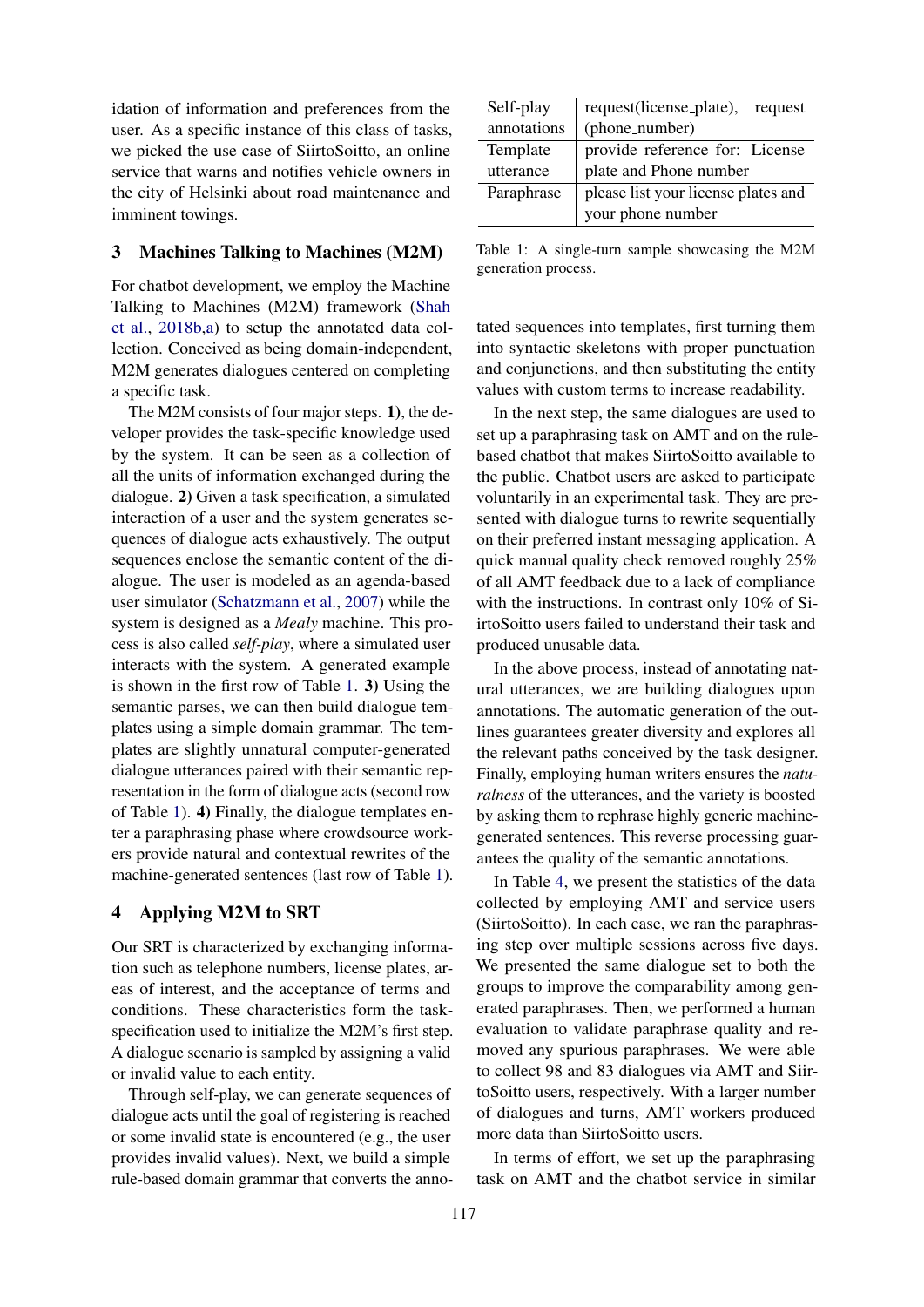| <b>Metric</b>                                       | AMT   | <b>SiirtoSoitto</b> |  |  |  |
|-----------------------------------------------------|-------|---------------------|--|--|--|
| Dialogues                                           | 98    | 83                  |  |  |  |
| #T turns                                            | 898   | 718                 |  |  |  |
| #Tokens                                             | 7723  | 5069                |  |  |  |
| Lexical richness (#Unique <i>n-grams</i> / #Tokens) |       |                     |  |  |  |
| Unigrams                                            | 0.104 | 0.161               |  |  |  |
| <b>Bigrams</b>                                      | 0.103 | 0.122               |  |  |  |
| Trigrams                                            | 0.28  | 0.387               |  |  |  |
| Diversity                                           |       |                     |  |  |  |
| Tdiv                                                | 155   | 270                 |  |  |  |
| Jaccard distance                                    | 0.432 | 0.490               |  |  |  |

Table 2: Summary of the quantitative evaluation.

amounts of time. For the chatbot service, we introduced some additional conversational interaction and integrated the M2M-generated templates into the service. For the AMT setup, we had to design and implement the paraphrasing task in AMT task's single HTML page and import batches of dialogue templates by hand. From a monetary standpoint, as we recruited users voluntarily, paraphrasing with chatbot users did not lead to any costs. On AMT, we spent a total of 63\$ which includes the cost for each single task (0.5\$) and the platform fees.

# <span id="page-2-0"></span>5 Evaluation

In this section, we compare the data collected via the two different crowdsourcing sources. We compare them quantitatively based on the lexical richness and language diversity. We also ask human evaluators to grade dialogues qualitatively.

#### 5.1 Lexical Richness and Diversity

Lexical rich and diverse paraphrases can allow the chatbot to feel more real and natural. In effect, it helps the users to have a more satisfying experience even in a simple task. Hence, having lexical rich and diverse data is desirable.

Lexical richness is calculated as the ratio between unique *n-grams* and total tokens per collection source [\(Hout and Vermeer,](#page-4-2) [2007\)](#page-4-2). Interestingly, even with a lower dialogue count, the SiirtoSoitto dataset presents a higher lexical richness than the AMT dataset. This effect indicates greater language variety associated with expert user rewrites. Moreover, higher bigram and trigram lexical richness for SiirtoSoitto dataset than AMT datasets highlights a greater construct variety in SiirtoSoitto dataset. Table [3](#page-2-1) displays an example this effect

<span id="page-2-1"></span>

| <b>Dialogue</b>     |                            | provide reference    | for: |  |
|---------------------|----------------------------|----------------------|------|--|
| template            | Phone number               |                      |      |  |
| <b>AMT</b>          | please provide phone num-  |                      |      |  |
| rewrite             | ber.                       |                      |      |  |
| <b>SiirtoSoitto</b> | can you still give me your |                      |      |  |
| rewrite             |                            | phone number please? |      |  |

Table 3: Example of rewrite collected from AMT and SiirtoSoitto chatbot service users.

where the SiirtoSoitto users rewrite with more constructs than AMT workers.

Diversity is measured by using two metrics: Term Frequency - Inverse Document Frequency (TF-IDF) diversity metric (Tdiv) [\(Liu et al.,](#page-4-3) [2019\)](#page-4-3) and Jaccard distance.

Tdiv is the sum of TF-IDF scores over *n-grams*  $(n \leq 3)$  in a document (D), as defined below. TF-IDF reflects the importance of an *n-gram*. *n-grams* with lower frequency in the collected data have higher IDFs. Thus, the Tdiv metric denotes the extent of diversity of an expression in the dataset.

$$
Tdiv(R) = \sum_{n=1}^{N} \frac{\sum_{n-grameR} TF\text{-}IDF(n-gram)}{V_n}
$$

$$
V_n = \frac{1}{|D|} \sum_{R \in D} \sum_{n-grameR} TF\text{-}IDF(n-gram)
$$

The Tdiv score for a sentence has little meaning, as it needs to be compared with Tdiv scores of sentences that entail the same semantic content. Given two rewrites for the same turn, one from the AMT dataset and one from SiirtoSoitto, if the latter has a higher Tdiv score, it is considered having more vibrant expressions than the former. For an overall comparison, we keep track these *wins* for each type of dataset per turn. We observe that SiirtoSoitto wins almost two out of three times, thus having paraphrases with richer expressions.

The Jaccard distance is a metric based on the Jaccard similarity coefficient that measures the dissimilarity between two finite sets of elements, in this case, the words that make up a sentence. This coefficient has been used as a proxy of the effort put in by the crowdsource to write paraphrases with different wordings from the proposed templates. In terms of average Jaccard distance, SiirtoSoitto (0.490) users outperform Amazon Turkers (0.432). This effect is exemplified by the example shown in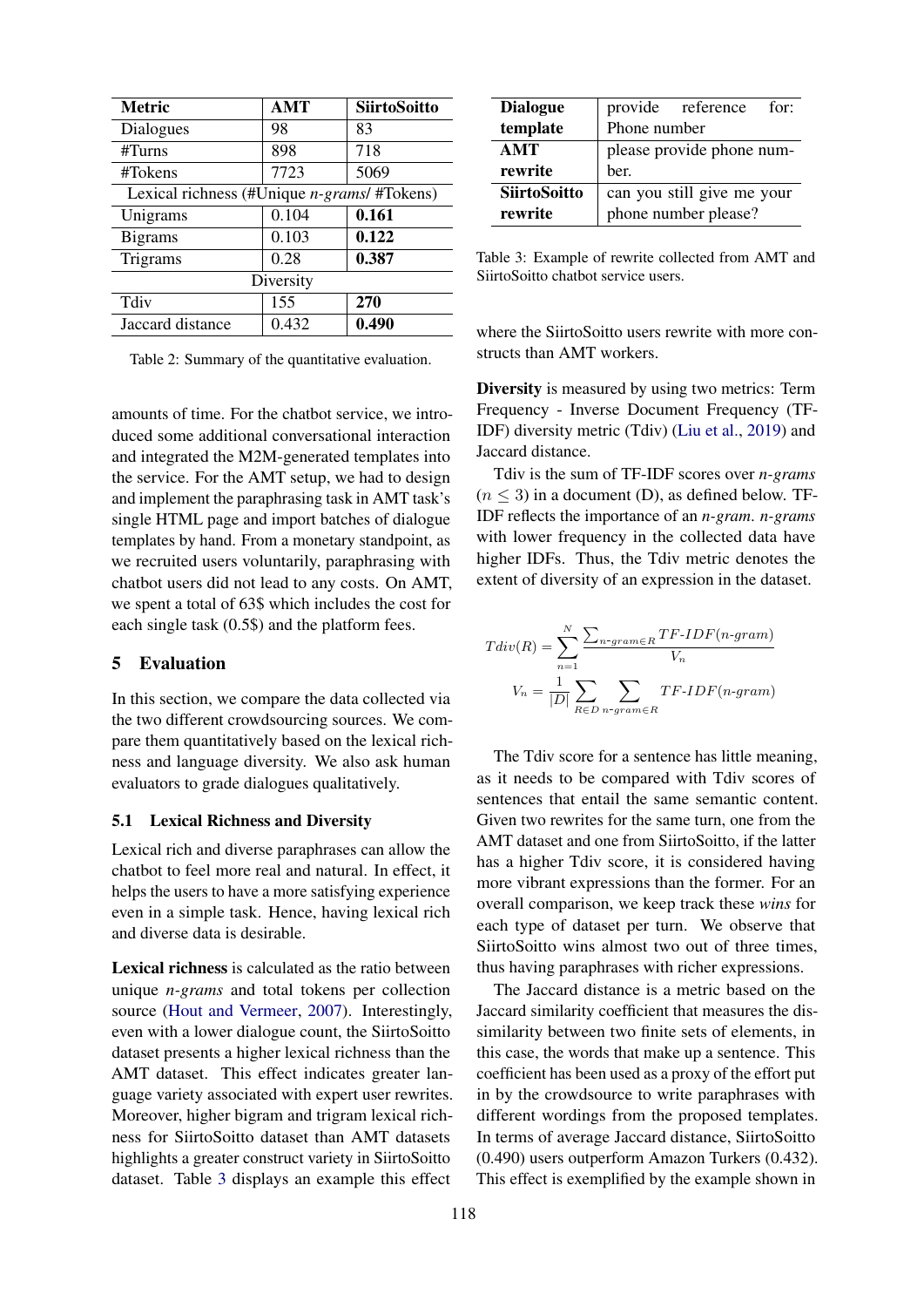<span id="page-3-1"></span>

|                    | AMT        | <b>SiirtoSoitto</b> |
|--------------------|------------|---------------------|
| <b>Naturalness</b> | 4.05(0.74) | 4.15(0.65)          |
| <b>Clearness</b>   | 4.30(0.71) | 4.05(0.80)          |
| Grammaticality     | 3.85(0.65) | 4.20(0.67)          |
| Optimality         | 4.05(0.49) | 4.00(0.63)          |

Table 4: Results of human evaluation on the collected dialogues. Numbers shows average scores of per dialogue grading. Standard deviation in brackets.

Table [3,](#page-2-1) where SiirtoSoitto users use more words than AMT workers.

### 5.2 Qualitative evaluation

Human evaluators assessed the perceived quality of the generated and paraphrased dialogues. Each dialogue was judged for four qualities: naturalness, clearness, grammaticality, and optimality. Naturalness indicates how well the sentences resemble typical human expressions. Clearness refers to the extent to which the meaning conveyed by the dialogue turns is easily understandable. Grammaticality reflects the absence of misspellings or badly formatted sentences. Finally, optimality refers to how quickly the proposed rewrites seem to go straight to the point. The scores were provided on a scale of one to five, with one representing the lowest quality and five being the highest. Table [4](#page-3-1) details the score average across the twenty evaluators. Both AMT- and SiirtoSoitto-based datasets were judged to be similar from a human standpoint, as their differences were not significant. Also, both datasets scored highly on the four dimensions attesting the quality of the data collected.

### <span id="page-3-0"></span>6 Transformer-based language generator

We train a neural model for Natural Language Generation (NLG) to observe the effectiveness of the collected data. The neural model is a Transformer network [\(Vaswani et al.,](#page-5-2) [2017\)](#page-5-2) that converts the next dialogue acts into an output sentence. For the NLG use case, our Transformer architecture includes two separate encoders. The first encoder inputs a sequence of dialogue acts capturing the semantic meaning of the sentence that needs to be generated. The second encoder inputs the user's turn. As a single person writes each paraphrase of an entire dialogue, the person's style is reflected in both user and system turns. Intuitively, the second encoder employs the user's style to adapt the generated utterance to the user's persona. Our trans-

<span id="page-3-3"></span>

| $>$ hi! $EOS$                                      |
|----------------------------------------------------|
| > act greeting slot none value none act propose    |
| slot registration value none EOS                   |
| < hello ! would you like to register to this       |
| service ? EOS                                      |
| > hi EOS                                           |
| > act greeting slot none value none act propose    |
| slot registration value none EOS                   |
| < hello would you like to register to SiirtoSoitto |
| <b>EOS</b>                                         |
| > my area is Helsinki Central EOS                  |
| > act request slot terms and conditions value      |
| none EOS                                           |
| < please accept the terms and conditions EOS       |
|                                                    |

Figure 1: Examples of some test set sentences generated with the NLG module.

former implementation is trained with the Noam optimizer on negative log-likelihood loss [\(Vaswani](#page-5-2) [et al.,](#page-5-2) [2017\)](#page-5-2). Encoders and decoder are characterized by three identical replicated blocks, 16 attention heads and a dropout rate of 0.1. Both the first encoder and decoder have 1024 hidden nodes while the second encoder uses 256 hidden nodes. We release our dialogue-act based transformer im-plementation with this work<sup>[4](#page-3-2)</sup>.

Figure [1](#page-3-3) showcases some of the sentences generated with the NLG module. It also includes an instance in which the same sequence of input dialogue acts results in different system output sentences given the different user's utterances.

# 7 Related work

In our work, we applied M2M via two types of crowdsourcing methods. Earlier work [\(Kittur et al.,](#page-4-4) [2008\)](#page-4-4) has shown that AMT workers achieve significantly lower performances when the degree of experience and contextual knowledge is important. However, their performance improves with a more guided task structure. In our experiment, the service's users already had the background knowledge necessary for the task. Moreover, considering the generated dialogue's lexical richness and diversity, their paraphrases were ranked higher than AMT workers. However, at a qualitative level, both types of paraphrase ranked similarly.

Prior work [\(Walker et al.,](#page-5-3) [2018;](#page-5-3) [Budzianowski](#page-4-5) [et al.,](#page-4-5) [2018\)](#page-4-5) has been concerned about the *unnatural* process of dialogue generation in the M2M approach. In our perspective, this issue affects scenarios where a simulated user cannot model the ambiguities of a real user, but for a simplistic SRT

<span id="page-3-2"></span><sup>4</sup><https://github.com/Molteh/M2M>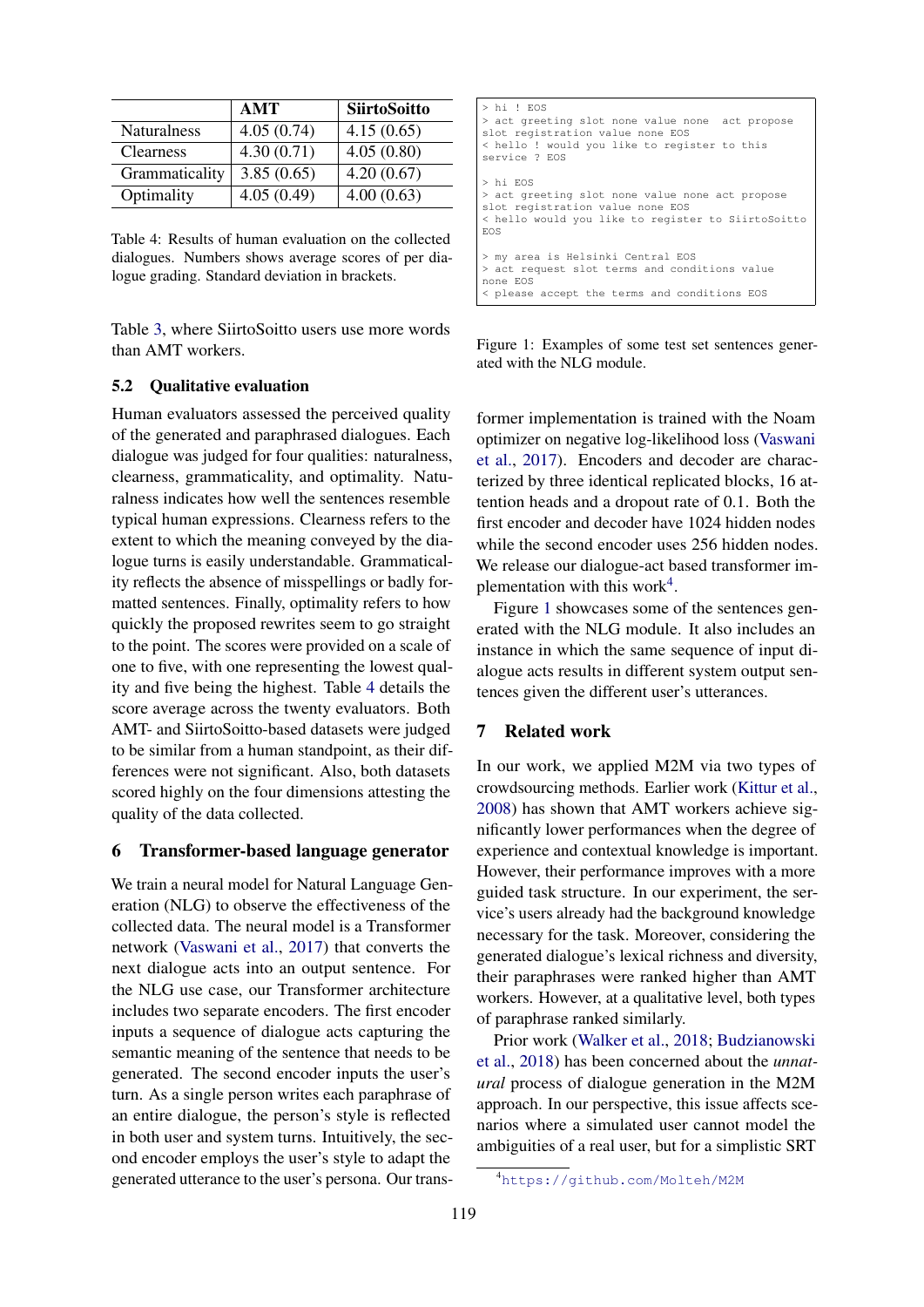use case, we disregard this issue.

For creating the NLG module, we focus on the generation of surface expression based on sequences of dialogue acts. Similarly, quite a few prior work [\(Stent,](#page-5-4) [2001;](#page-5-4) [Wen et al.,](#page-5-5) [2015;](#page-5-5) [Liu and](#page-4-6) [Liu,](#page-4-6) [2019;](#page-4-6) [Varshney et al.,](#page-5-6) [2020;](#page-5-6) [Chen et al.,](#page-4-7) [2019;](#page-4-7) [Nayak et al.,](#page-4-8) [2017\)](#page-4-8) have employed semantic structures to generate dialogue utterances. [Stent](#page-5-4) [\(2001\)](#page-5-4) leveraged custom dialogue acts to implement a rule-based utterance generator as part of a bigger modular conversational system. Recently, LSTMbased machine translation models [\(Wen et al.,](#page-5-5) [2015;](#page-5-5) [Nayak et al.,](#page-4-8) [2017\)](#page-4-8) and Transformers [\(Liu and Liu,](#page-4-6) [2019;](#page-4-6) [Varshney et al.,](#page-5-6) [2020;](#page-5-6) [Chen et al.,](#page-4-7) [2019\)](#page-4-7) have also been successfully explored in NLG tasks for open-domain and task-specific dialogue systems. For both open-domain and task-specific modules, large corpora of annotations are required for training the modules. In contrast, our work considers a simple SRT where even small amounts of crowdsourced data can help build good models. Additionally, unlike most of the prior work, we release our NLG module code to the public.

# 8 Conclusions

Collecting annotated datasets for NLG is a challenging task which sees crowdsourcing as the preferred solution to balance costs and time. In this work, we considered voluntarily engaging SiirtoSoitto's users to contribute towards a paraphrasing task for building a chatbot. Our findings suggest that engaging SiirtoSoitto users might produce more diverse and lexically rich results than engaging AMT workers empirically whereas, from a qualitative standpoint, both the datasets are similar for a simple service registration task. We can obtain similar amounts of data while running the data collection effort employing both sets of users for a comparable time. More importantly, through this process, we were able to reduce our costs of collecting data.

Additionally, in simple use cases like the SRT, this data are enough to build a transformer-based NLG module conditioned on dialogue acts. To support other small businesses, we make our data collection pipeline and code to train the transformerbased NLG module public.

# Acknowledgments

We thank Twenty Hexagons Oy, the company behind SiirtoSoitto service, which provided us the

opportunity to work with their infrastructure and engage with their user base. We also thank anonymous reviewers for their helpful comments.

### **References**

- <span id="page-4-5"></span>Paweł Budzianowski, Tsung-Hsien Wen, Bo-Hsiang Tseng, Iñigo Casanueva, Stefan Ultes, Osman Ra-madan, and Milica Gašić. 2018. [MultiWOZ - a](https://doi.org/10.18653/v1/D18-1547) [large-scale multi-domain wizard-of-Oz dataset for](https://doi.org/10.18653/v1/D18-1547) [task-oriented dialogue modelling.](https://doi.org/10.18653/v1/D18-1547) In *Proceedings of the 2018 Conference on Empirical Methods in Natural Language Processing*, pages 5016–5026, Brussels, Belgium. Association for Computational Linguistics.
- <span id="page-4-7"></span>Wenhu Chen, Jianshu Chen, Pengda Qin, Xifeng Yan, and William Yang Wang. 2019. [Semantically con](http://arxiv.org/abs/1905.12866)[ditioned dialog response generation via hierarchical](http://arxiv.org/abs/1905.12866) [disentangled self-attention.](http://arxiv.org/abs/1905.12866)
- <span id="page-4-2"></span>Roeland Hout and Anne Vermeer. 2007. Comparing measures of lexical richness. *In: H. Daller, J. Milton J. Treffers-Daller (eds.), Modelling and assessing vocabulary knowledge (93-116). Cambridge: Cambridge University Press.*
- <span id="page-4-4"></span>Aniket Kittur, Ed H. Chi, and Bongwon Suh. 2008. [Crowdsourcing user studies with mechanical turk.](https://doi.org/10.1145/1357054.1357127) In *Proceedings of the SIGCHI Conference on Human Factors in Computing Systems*, CHI '08, page 453–456, New York, NY, USA. Association for Computing Machinery.
- <span id="page-4-0"></span>Katri Leino, Juho Leinonen, Mittul Singh, Sami Virpioja, and Mikko Kurimo. 2020. Finchat: Corpus and evaluation setup for finnish chat conversations on everyday topics. *arXiv preprint arXiv:2008.08315*.
- <span id="page-4-6"></span>D. Liu and G. Liu. 2019. A transformer-based variational autoencoder for sentence generation. In *2019 International Joint Conference on Neural Networks (IJCNN)*, pages 1–7.
- <span id="page-4-3"></span>L. Liu, J. Tang, X. Wan, and Z. Guo. 2019. Generating diverse and descriptive image captions using visual paraphrases. In *2019 IEEE/CVF International Conference on Computer Vision (ICCV)*, pages 4239– 4248.
- <span id="page-4-8"></span>Neha Nayak, Dilek Hakkani-Tur, Marilyn Walker, and Larry Heck. 2017. [To plan or not to plan? dis](https://doi.org/10.21437/Interspeech.2017-1525)[course planning in slot-value informed sequence to](https://doi.org/10.21437/Interspeech.2017-1525) [sequence models for language generation.](https://doi.org/10.21437/Interspeech.2017-1525) pages 3339–3343.
- <span id="page-4-1"></span>Jost Schatzmann, Blaise Thomson, Karl Weilhammer, Hui Ye, and Steve Young. 2007. [Agenda-based](https://www.aclweb.org/anthology/N07-2038) [user simulation for bootstrapping a POMDP dia](https://www.aclweb.org/anthology/N07-2038)[logue system.](https://www.aclweb.org/anthology/N07-2038) In *Human Language Technologies 2007: The Conference of the North American Chapter of the Association for Computational Linguistics; Companion Volume, Short Papers*, pages 149– 152, Rochester, New York. Association for Computational Linguistics.